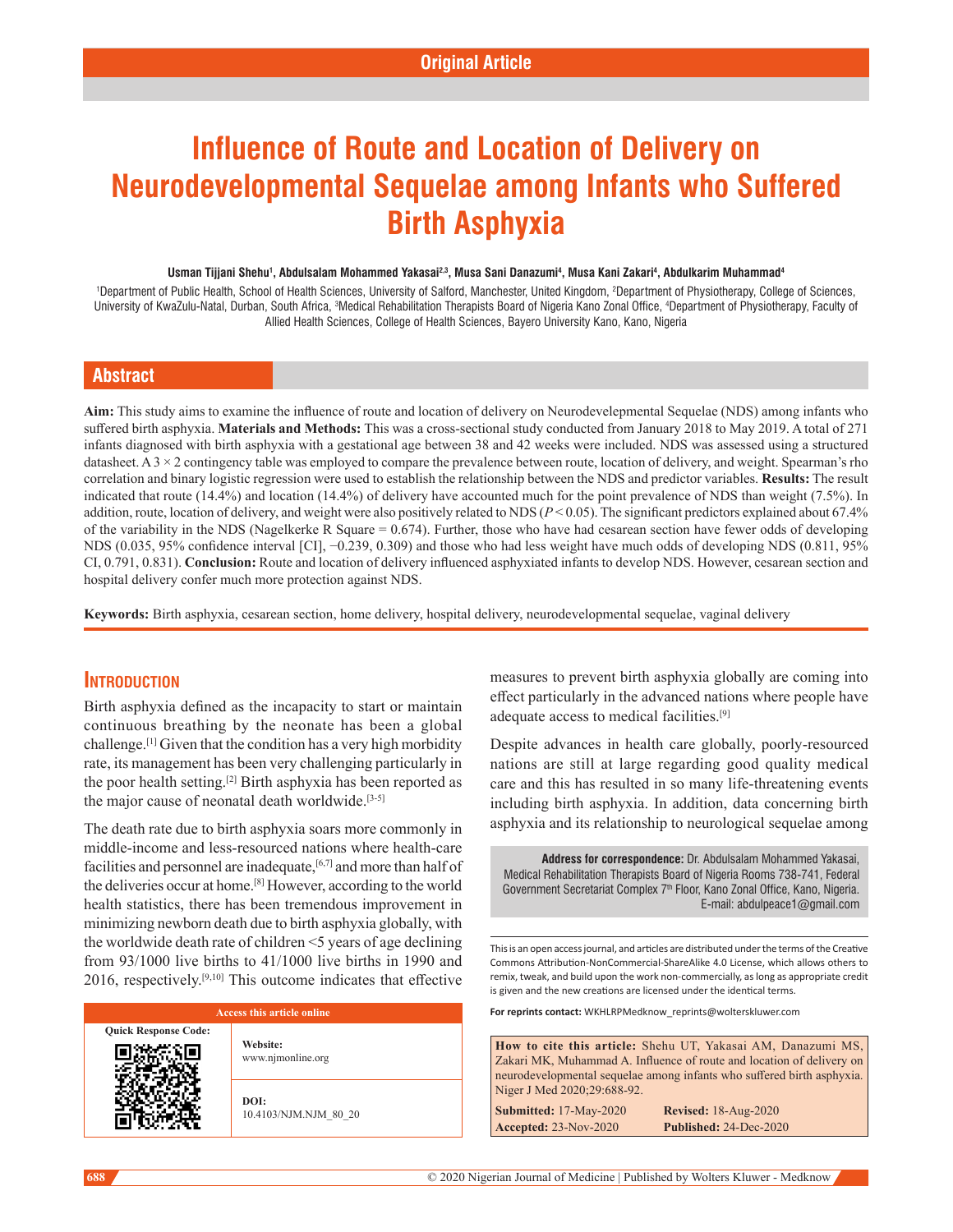infants are rarely reported in Sub-Saharan Africa where the majority of deliveries occur at home. In this current study, we have examined the influence of route (vaginal delivery [VD] and cesarean section), location of delivery (hospital delivery and home delivery), and weight on neurodevelopmental sequelae (NDS) of neonates who were traumatized by birth asphyxia.

# **Materials and Methods**

## **Study design**

This was a cross-sectional study conducted to evaluate the influence of route and location of delivery on NDS of infants who have suffered birth asphyxia.

### **Ethical approval**

The appropriate institutional review boards approved the study while parents of the neonates signed informed consent.

## **Research setting**

This research was a bi-center study conducted at Murtala Mohammed Specialist Hospital (MMSH) and Hasiya Bayero Pediatrics Hospital (HBPH), Kano State Nigeria. The MMSH and HBPH are tertiary hospitals with above 500 and 200 beds, respectively.[11]

#### **Sample size consideration**

The sample was estimated following the principles and assumptions of regression analyses.[12-14] This formula (×40 *m*), was used for the calculation, where *m* is the number of variables in the model. In this current study, five predictor variables were identified as the variables that were correlated positively with the outcome variable (NDS). Based on this assumption, the sample size was, therefore, calculated as  $(40 \times 5 = 200)$ . The sample size was then increased to 271 to support and strengthen the model.

## **Study participants**

A convenience sampling technique was used to recruit 271 infants who were diagnosed with birth asphyxia admitted to the MMSH and HBPH neonatal intensive care units with gestational age between 38 and 42 weeks from January 2018 to May 2019. Inclusion criteria required infants who were admitted within <24 h of age with a clinical past of birth asphyxia, 5 min Apgar score of <7, history of not crying early and/or requiring resuscitation for >10 min. Infants not meeting the above criteria or those with other anomalies were excluded from the study.

#### **Study instrument for data collection**

A standardized form was used to collect data in this study. Infants' demographic characteristics such as date of birth, weight, and sex were then obtained. Birth history comprises location (home or hospital) and route of delivery (vaginal or cesarean section), and Apgar scores (1, 5, and 10 min). Participants were diagnosed clinically with birth asphyxia at the first examination by a pediatrician as per birth history or Apgar scores.[15] Neonates' growths were classified using the Denver Developmental Screening Tool-2,[16] and asphyxia was categorized as present or absent.<sup>[17]</sup> Neurologic evaluations were performed by two experienced Neuro-physiotherapists.

#### **Statistical analysis procedure**

Descriptive statistics of frequencies and percentages were used to summarize the demographic clinical parameters of the participants. Besides, the point of the prevalence of NDS among the infants was computed using percentages. A  $3 \times 2$ contingency table was employed to compare the prevalence among the three variables (route, location of delivery, and weight). Spearman's rho correlation was used to determine the relationship between the NDS and the predictor variables. Multicollinearity check was performed to examine the correlation among the predictor variables and thereafter, binary logistic regression was employed to determine variables' predictability. A step-by-step analysis was carried out and model improvement with the addition of each predictor variable, percentage accuracy of each model, *P* value, and standard error and odds ratios were used in assessing the models. Furthermore, model fitness to the data was obtained in the form of Nagalkerke R square. A model with the highest overall percentage correctness which was said to be reliable and at the same time fit the data was then be chosen. SPSS software (version 20.0) was used to analyze the data, with *P* at 5% and confidence interval (CI) at 95%.

# **Results**

A total of 271 children (aged 3 months to 2 years) participated in the study [Table 1]. The distribution of patients with NDS was presented in Table 2. The prevalence of NDS due to the influence of the independent variables is presented in Table 3. The result indicated that the route and location of delivery have accounted much for the point prevalence of NDS in patients who suffered birth asphyxia. The relationship between the NDS and predictor variables is presented in Table 4. The result indicated that infants' weight, CS, and HD, were all negatively related to NDS ( $P = 0.000$ ). However, HD and VD were positively related to NDS ( $P = 0.000$ ). Other variables such as age ( $P = 0.578$ ), and gender ( $P = 0.676$ ) were not related. The collinearity results among the predictor variables are presented in Table 5. The variance inflation factor for each variable was <4 indicating that there was no significant collinearity among variables. The influences of the independent variables on the NDS are presented in Table 6. The significant predictors explained 67.4% of the variability in the dependent variable (Nagelkerke R Square = 0.674 [Table 6]). Besides, the outcome also indicated that those who have had cesarean section have fewer odds of developing NDS (0.035, 95% CI,−0.239, 0.309) and those who had less weight have much odds of developing NDS (0.811, 95% CI, 0.791, 0.831) [Table 5].

#### Results summary based on the odds ratios:

1. CS accounted for 3.5% odds of having NDS. This means that exposure to CS confers protection against NDS by largely 96.5%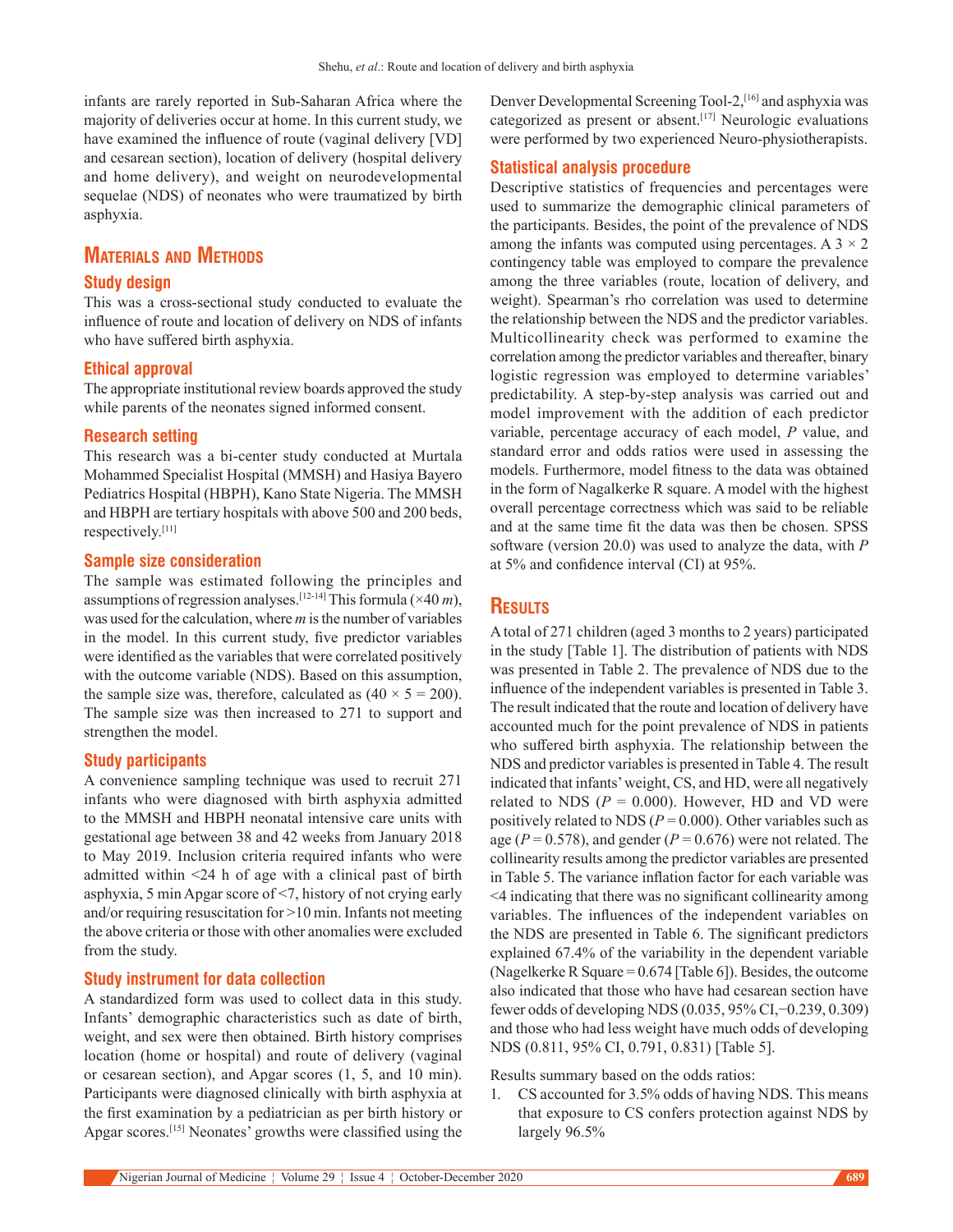|  | Table 1: Demographic characteristic of the participants |  |  |
|--|---------------------------------------------------------|--|--|
|--|---------------------------------------------------------|--|--|

| <b>Variable</b>      | n(%)       |
|----------------------|------------|
| Age group (months)   |            |
| 3                    | 25(9.2)    |
| 6                    | 31(11.4)   |
| 9                    | 48 (17.7)  |
| 12                   | 36(13.3)   |
| 15                   | 40(14.8)   |
| 18                   | 32(11.8)   |
| 21                   | 30(11.1)   |
| 24                   | 29 (10.7)  |
| Total                | 271        |
| <b>Sex</b>           |            |
| Male                 | 156 (57.6) |
| Female               | 115 (42.4) |
| Mode of delivery     |            |
| Vaginal              | 205(75.6)  |
| CS                   | 66 (24.4)  |
| Place of delivery    |            |
| Home                 | 113 (41.7) |
| Hospital             | 158 (58.3) |
| CS: Cesarean section |            |

## **Table 2: Distribution of patients with neurodevelopmental sequelae**

|             | $n$ (%)   |
|-------------|-----------|
| Hearing     | 10(15.5)  |
| Vision      | 7(10.6)   |
| Language    | 18(27.3)  |
| Gross motor | 33(50)    |
| Fine motor  | 27(40.9)  |
| Tone        | 49 (74.2) |
| Reflexes    | 25(37.9)  |
|             |           |

# **Table 3: Point prevalence of neurodevelopmental sequelae due to the influence of the independent variables**

| <b>Variables</b>           |      | <b>NDS diagnosis</b> |       |
|----------------------------|------|----------------------|-------|
|                            | No   | Yes                  |       |
| Route                      |      |                      |       |
| Count                      | 77   | 13                   | 90    |
| Percentage within variable | 85.6 | 14.4                 | 100.0 |
| Location                   |      |                      |       |
| Count                      | 75   | 13                   | 88    |
| Percentage within variable | 85.2 | 14.8                 | 100.0 |
| Weight                     |      |                      |       |
| Count                      | 86   | 7                    | 93    |
| Percentage within variable | 92.5 | 7.5                  | 100.0 |
| Total                      |      |                      |       |
| Count                      | 238  | 33                   | 271   |
| Percentage within variable | 87.8 | 12.2                 | 100.0 |

NDS: Neurodevelopmental sequelae

2. Hospital procedures and diagnosis (HPD) accounted for 18.1% odds of having NDS. Means that HPD confers protection against NDS by largely 81.9%

## **Table 4: Spearman's rho correlation of neurodevelopmental sequelae with independent variables (***n***=271)**

| Variables      | R        | Ρ        |
|----------------|----------|----------|
| Age and NDS    | 0.023    | 0.578    |
| Gender and NDS | 0.014    | 0.676    |
| Weight and NDS | $-0.412$ | $0.000*$ |
| Height and NDS | $-0.046$ | 0.554    |
| NVD and NDS    | $-0.486$ | $0.000*$ |
| CS and NDS     | $-0.792$ | $0.000*$ |
| HMD and NDS    | 0.513    | $0.000*$ |
| HPD and NDS    | $-0.625$ | $0.000*$ |

\*Significance. NDS: Neurodevelopmental sequelae, NVD: Normal virginal delivery, CS: Caesarean section, HMD: Home delivery, HPD; Hospital delivery

#### **Table 5: Multicollinearity co-efficienta**

| Model 1    | Unstandardized coefficients |       | Standardized        |        |
|------------|-----------------------------|-------|---------------------|--------|
|            | В                           | SE    | $coefficients\beta$ |        |
| Constant   | 24.355                      | 8.318 |                     | 2.928  |
| Weight     | 0.278                       | 0.104 | 0.185               | 2.673  |
| <b>HMD</b> | 0.143                       | 0.234 | 0.033               | 0.6111 |
| <b>NVD</b> | 0.161                       | 0.124 | 0.153               | 1.298  |
| <b>HPD</b> | 0.127                       | 0.075 | 0.333               | 1.693  |
| CS         | 0.136                       | 0.046 | 0.147               | 2.957  |

a Dependent variable: NDS. NDS: Neurodevelopmental sequelae, NVD: Normal virginal delivery, CS: Cesarean section, HMD: Home delivery, HPD: Hospital delivery

## **Table 6: Hierarchical logistic regression with 3 explanatory variables**

| <b>Variables</b> | B(SE) | OR (95% CI)                            | P     | Nagalkerke $R^2$ |
|------------------|-------|----------------------------------------|-------|------------------|
| CS.              |       | $-3.34(0.14)$ 0.035 (-0.239-0.309)     | 0.000 | 0.674            |
| <b>HPD</b>       |       | $-1.71(0.18)$ 0.181 (-0.172-0.534)     | 0.000 |                  |
| <b>NVD</b>       |       | $-0.37(0.13)$ 0.691 (-0.436-0.946)     | 0.000 |                  |
| <b>HMD</b>       |       | $-0.28(0.16)$ 0.756 ( $-0.305-1.070$ ) | 0.000 |                  |
| Weight           |       | $-0.21(0.01)$ 0.811 (0.791-0.831)      | 0.000 |                  |

*χ*2 =134.6, df=5, *P*<0.0001. NVD: Normal virginal delivery, CS: Cesarean section, HMD: Home delivery, HPD: Hospital delivery, SE: Standard error, CI: Confidence interval, OR: Odds ratio

- 3. Normal VD (NVD) accounted for 69.1% odds of having NDS. This means that NVD confers protection against NDS by only 30.9%
- 4. HMD accounted for 75.6% odds of having NDS. This means that HMD confers protection against NDS by only 24.4%
- 5. Weight accounted for 81.1% odds of having NDS. This means that a decrease in weight confers protection against NDS by only 18.9%.

# **Discussion**

This current study evaluated the influence of route (vaginal vs. cesarean section), location of delivery (home vs. hospital), and birth weight on NDS among infants who suffered birth asphyxia. In this study, male infants have a higher risk of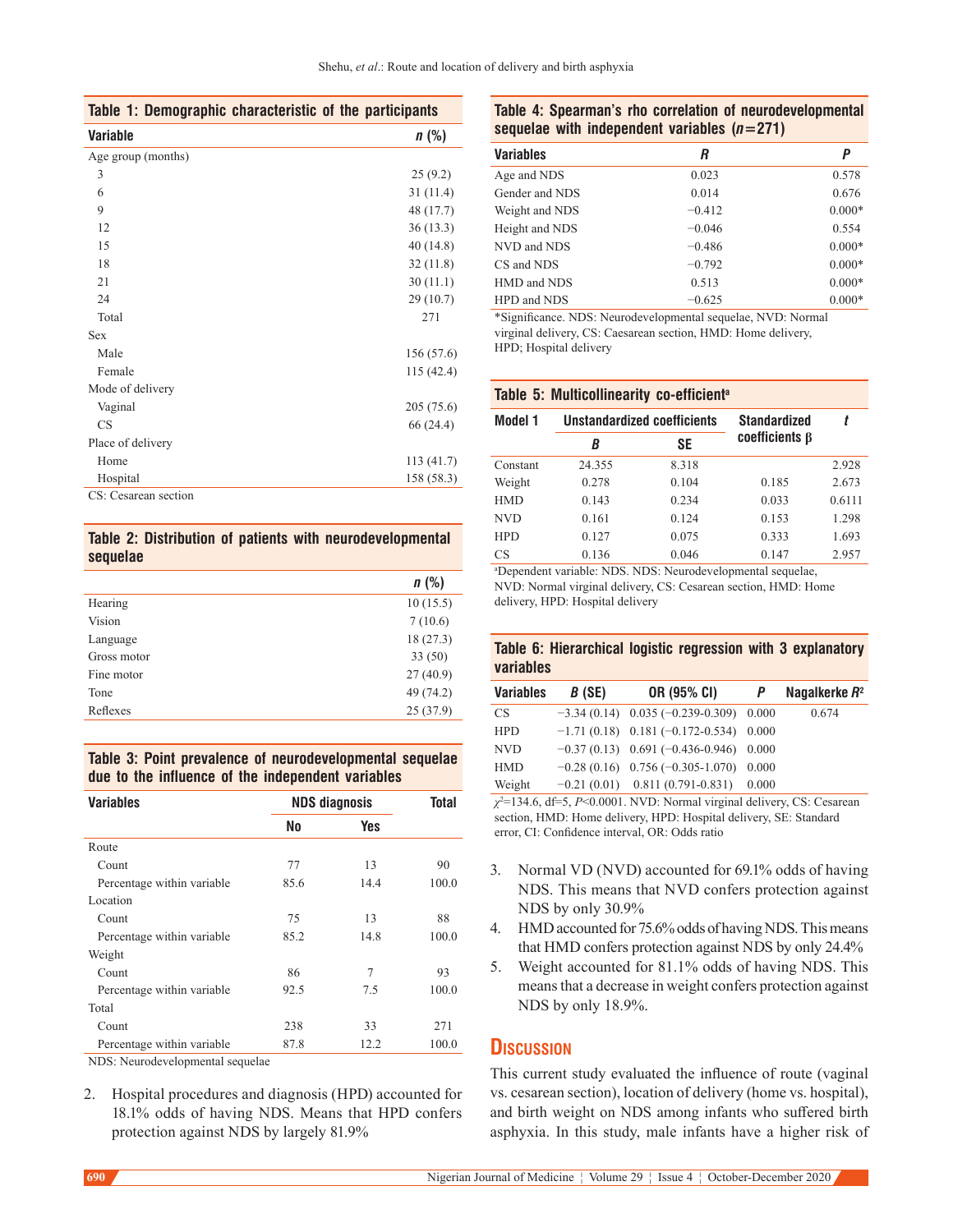developing NDS than female infants. This finding is congruent to that of Memon *et al*. [10] and Shrestha *et al*. [18] who reported that males have higher risks of developing NDS.

The finding of this study also indicated that 58.3% of infants were delivered at the hospital. This finding projects the delay in referral to advanced healthcare facilities in our community coupled with irregular antenatal follow-ups. The finding of this study agrees with hospital-based research by Shireen et al.<sup>[19]</sup> which reported that 60% of infants were delivered at the hospital, however, contrary to our study Shireen *et al*. reported regular antenatal check-ups by their community.

The finding of this study also showed that the route and location of deliveries have accounted much for the point prevalence of NDS than birth weight in infants who suffered birth asphyxia. In addition, the result also showed that VD has a positive relationship with NDS. This indicated that NDS increases as home delivery (HMD) or VD increases. Further, the results also indicated that HMD has higher chances of developing NDS than hospital delivery (HPD). The reason for this outcome could have been that infants delivered at home usually suffer birth asphyxia due to prolonged labor and lack of trained midwives. Moreover, this outcome could have also been due to the cultural influences or stigmatization of not being able to deliver at home that currently goes on in our community. This finding agrees with that of Natarajan *et al*. [20] which indicated the development of moderate-to-severe disabilities among infants delivered at a place other than the hospital.

The finding of this study also showed that infant's weight, cesarean section (SC), VD, and HPD were all negatively related to NDS. This outcome indicated that an increase in weight, CS, VD, or HPD may lead to a decrease in NDS. This outcome agrees with the study of Larsson *et al*. [21] on VD versus cesarean section which showed that the NVD and CS are negatively related to neonatal morbidity and disability. The outcome of this present study also indicated that HPD and CS had fewer chances of resulting in NDS. This outcome is not surprising as HPD may likely be prolonged or obstructive just like in the case of HMD, which may predispose to an emergency CS. Furthermore, Nigerian women's cultural beliefs made them prefer giving birth via VD without undergoing any CS because they strongly believed that, once a CS is always a CS. This finding agrees with the previous studies[22,23] which reported similar outcomes.

Even though the outcome of the present study indicated that CS confers protection against NDS by largely 96.5%, a study by Fantu *et al*. [24] on adverse birth outcomes have strongly contradicted this finding in which they reported that the infant's disability occurs more in CS than in VD. Their findings, however, may have largely been influenced by emergency CS due to prolonged or obstructive labor or other unaccounted factors. On the contrary, studies by Fantu *et al*. [24] and Halloran *et al*.<sup>[3]</sup> reported 50% of neonates suffering from encephalopathy as having brain affectation in both routes and locations of deliveries which partly supported our current

findings. Routes and locations of deliveries have a significant influence on the development of NDS in infants who suffered birth asphyxia in Kano, North-West Nigeria. Also, CS and HPD confer much more protection against NDS than other predictor variables such as HMD, VD, and weight.

# **Conclusion**

Routes and locations of delivery have a significant influence on the development of NDS in infants who suffered birth asphyxia in Kano, North-West Nigeria. In addition, CS and HPD confer much more protection against NDS than other predictor variables (HMD, VD, and weight).

#### **Recommendation**

Good quality of care during pregnancy should be ensured in Sub-Saharan Africa to reduce morbidity and mortality due to birth asphyxia.

#### **Acknowledgment**

We would like to thank all the parents/relatives who participated in this study.

#### **Financial support and sponsorship** Nil.

## **Conflicts of interest**

There are no conflicts of interest.

#### **References**

- 1. Organization WH. World Health Organisation. Basis Newborn Resuscitation: A Practical Guide; 1999.p 1998. Available from: https://apps.who.int/iris/bitstream/handle/10665/63953/WHO\_RHT\_ MSM\_98.1.pdf. [Last accessed on 2019 Sep 17].
- 2. Azra Haider B, Bhutta ZA. Birth asphyxia in developing countries: Current status and public health implications. Curr Probl Pediatr Adolesc Health Care 2006;36:178-88.
- 3. Halloran DR, McClure E, Chakraborty H, Chomba E, Wright LL, Carlo WA. Birth asphyxia survivors in a developing country. J Perinatol  $2009.29.243 - 9$
- 4. Al-Macki N, Miller SP, Hall N, Shevell M. The spectrum of abnormal neurologic outcomes subsequent to term intrapartum asphyxia. Pediatr Neurol 2009;41:399-405.
- 5. Pierrat V, Haouari N, Liska A, Thomas D, Subtil D, Truffert P, *et al*. Prevalence, causes, and outcome at 2 years of age of newborn encephalopathy: Population based study. Arch Dis Child Fetal Neonatal Ed 2005;90:F257-61.
- 6. Odd D, Heep A, Luyt K, Draycott T. Hypoxic-ischemic brain injury: Planned delivery before intrapartum events. J Neonatal Perinatal Med 2017;10:347-53.
- 7. Global T, Mortality BM. Supplementary appendix The Global BMI Mortality Collaboration: Body-mass index and all-cause mortality Individual-participant-data meta-analysis of 239 cohorts across four continents. Publ online 2016;6736:1-67.
- 8. Morof DF, Kerber K, Tomczyk B, Lawn J, Blanton C, Sami S, *et al*. Neonatal survival in complex humanitarian emergencies: Setting an evidence-based research agenda. Confl Health 2014;8:8.
- 9. WHO. Levels & amp; Trends in Child Mortality. Report 2017. Estimates developed by the UN Inter-agency Group for Child Mortality Estimation. United Nations Children's Fund, World Health Organization, World Bank and United Nations. New York (NY): United Nations C. Published; 2017. Available from: https://www.google.com/search?client=firefox-b-d&q= Levels++%26++Trends++in++Child++Mortality.++Report++2017.++ Estimates++developed++by++the++UN++Inter-agency++Group++fo-